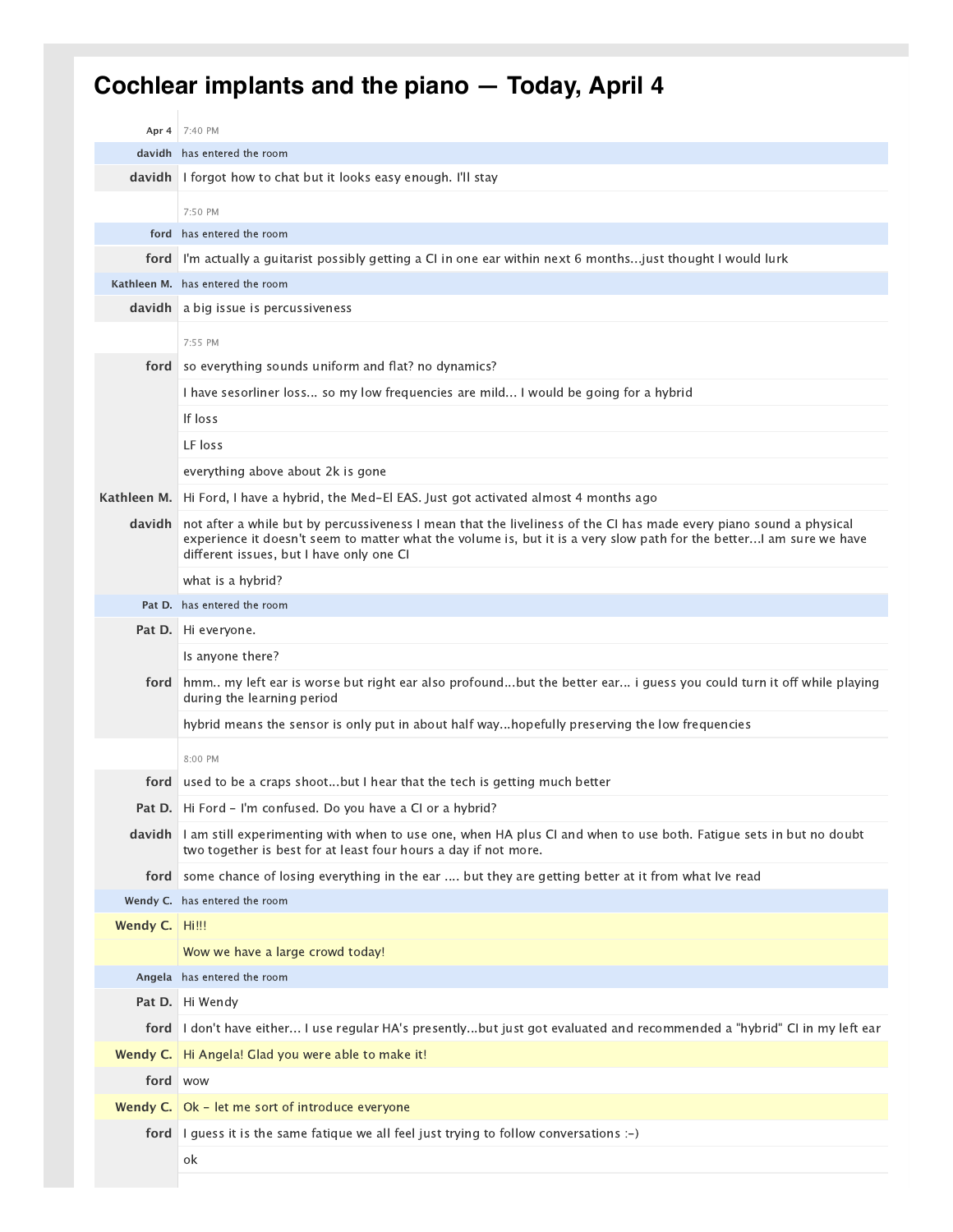|          | Angela   Hi Wendy. Hello to everyone.                                                                                                               |
|----------|-----------------------------------------------------------------------------------------------------------------------------------------------------|
|          | Wendy C.   I'm Wendy - president of the Association - I live in Gaithersburg MD, and play viola, piano and also ring handbells                      |
|          | My piano skills are a bit rudimentary                                                                                                               |
| davidh   | the use of one of each seems ultimately a good thing as far as natural, beauty and clarity but it takes the musicians<br>efforts more than the docs |
| Wendy C. | David Holzman is a concert pianist with one cochlear implant and one hearing aid?                                                                   |
|          | he is from Long Island, New York                                                                                                                    |
|          | <b>davidh</b> thanks and best to all                                                                                                                |
| Wendy C. | Kathleen Marin hails from suburbs of Minneapolis. She is newly implanted with a EAS system from MedEl                                               |
|          | My bilaterial CIs are from Advanced Bionics                                                                                                         |
|          | David's is from Cochlear                                                                                                                            |
|          | Kathleen's EAS is from Med-El                                                                                                                       |
|          | 8:05 PM                                                                                                                                             |
| Wendy C. | EAS is electro acoustic system, meaning lower frequencies is hearing aid (acoustic) and higher frequencies is electric<br>(CI)                      |
|          | ford   ok -- what I have been calling a hybrid                                                                                                      |
|          | Kathleen M. Hi. I have CI in 1 ear, HA in the other, going deaf in that ear also.                                                                   |
| Wendy C. | Pat Dobbs hails from Madison, New Jersey not far from New York City                                                                                 |
|          | And Angela is Angela Hill from Norfolk, Virginia                                                                                                    |
|          | Angela is a pianist and has bilateral Med-El Cis                                                                                                    |
|          | Ford, please tell us more about yourself                                                                                                            |
|          | where do you live and have you decided on which CIs to get?                                                                                         |
|          | EAS is the "official" name for hybrid, I think                                                                                                      |
| ford     | I'm a bassist/guitarist/composer living in central calif                                                                                            |
| Wendy C. | <b>Near Sacramento?</b>                                                                                                                             |
|          | Cool!                                                                                                                                               |
| ford     | used to gig alot but preently am down to solo guitar                                                                                                |
|          | near yosemite                                                                                                                                       |
|          | can't really hear in combos any more                                                                                                                |
| Wendy C. | Ok, I know where that is (vaguely! Visit Yosemite.                                                                                                  |
|          | ford   jazz player mostly                                                                                                                           |
|          | davidh   WAS YOUR hearing loss gradual or sudden?                                                                                                   |
|          | <b>Wendy C.</b> Yeah, hearing loss tends to adversely affect your ability to hear in ensembles                                                      |
|          | Kathleen M. I just attended a concert today with guitar and recorder. I could hear the guitar pretty well                                           |
|          | Wendy C. Good for Kathleen!                                                                                                                         |
| ford     | gradual -- I was professional working for 20+ years and audio engineer -- I think the engineering with headphones<br>did me in                      |
| Wendy C. | For me, timbre is very close to what it was when I was wearing hearing aids                                                                         |
| ford     | my loss went from mild to profound in the last 12 years or so                                                                                       |
| Wendy C. | Ford, sounds like you have "music-induced" hearing loss.                                                                                            |
| ford     | I would guess                                                                                                                                       |
| Wendy C. | There's a conference on music induced hearing loss happening in June                                                                                |
|          | 8:10 PM                                                                                                                                             |
|          | davidh   wendy- what do you mean that timbre is close to HA                                                                                         |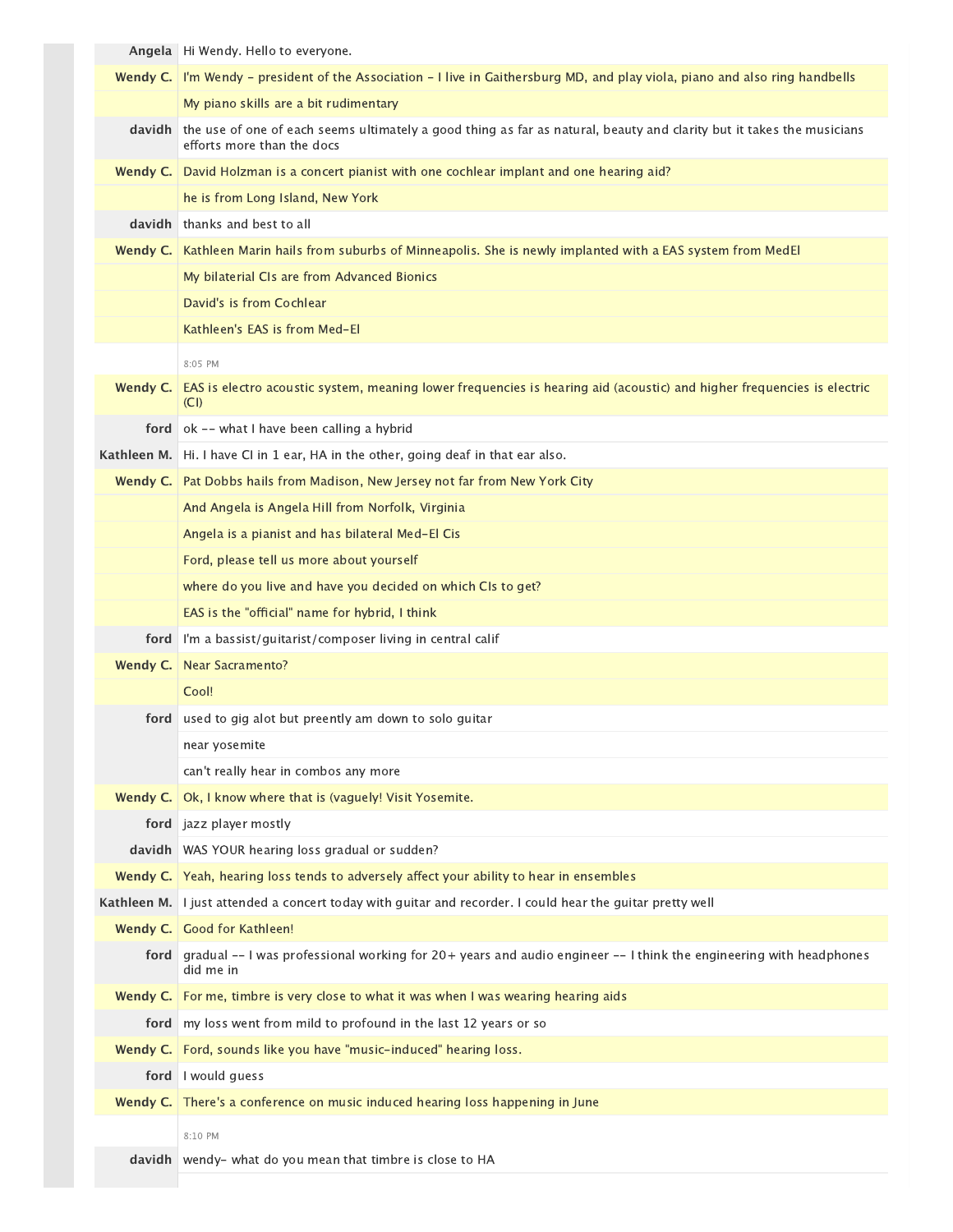|             | ford obviously pretty scared about losing any ability to hear music but at this point family life needs to take precendent                                                                                                                                                                                                                                                                                                       |
|-------------|----------------------------------------------------------------------------------------------------------------------------------------------------------------------------------------------------------------------------------------------------------------------------------------------------------------------------------------------------------------------------------------------------------------------------------|
|             | the idea of a CI is pretty new for me                                                                                                                                                                                                                                                                                                                                                                                            |
| Wendy C.    | That's a smart assessment, Ford!                                                                                                                                                                                                                                                                                                                                                                                                 |
|             | So my hearing loss was flat and same across all frequency ranges                                                                                                                                                                                                                                                                                                                                                                 |
| ford        | ok mine a waterfall with LF not terrible and HF gone                                                                                                                                                                                                                                                                                                                                                                             |
| Wendy C.    | I wore Phonak hearing aids for many years before losing it all when I was 35 (back in 2006).                                                                                                                                                                                                                                                                                                                                     |
|             | not a waterfall - that is called ski-slope high frequency hearing loss, I think.                                                                                                                                                                                                                                                                                                                                                 |
|             | ford this conference in june is east coast correct?                                                                                                                                                                                                                                                                                                                                                                              |
|             | yes -- ski slope!                                                                                                                                                                                                                                                                                                                                                                                                                |
| Wendy C.    | It is in Chicago                                                                                                                                                                                                                                                                                                                                                                                                                 |
|             | http://www.aes.org/conferences/2018/hearing/                                                                                                                                                                                                                                                                                                                                                                                     |
|             | <b>ford</b> i'll look for detailsoh thanks                                                                                                                                                                                                                                                                                                                                                                                       |
|             | Wendy C. Audio Engineering Society has a special interest group on music induced hearing loss and some big names in the<br>audio engineering and audiology professions will be there                                                                                                                                                                                                                                             |
|             | Kathleen M. Ford, as a wearer of the EAS system, here's my story. I can hear up to about the 2nd F above middle C with the<br>acoustic part of the CI. It comes in quite nicely. I am gradually learning to hear music with the CI part. Timbre not<br>good yet, some notes on pitch, others not. I also lost about 40 dB of hearing in the lower frequencies during<br>implantation, but can still hear music with the HA part. |
|             | davidh   my sense is that CI is hearing much more treble than three months ago and that the sounds are finally even brilliant,<br>but I may be confusing interaction with HA. This is 2 1/2 years together                                                                                                                                                                                                                       |
|             | ford thats helpful                                                                                                                                                                                                                                                                                                                                                                                                               |
| Wendy C.    | So Ford, what I mean when I say timbre is almost the same as it was before, I mean that when I hear guitar, piano,<br>viola, violin, etc. they sound similar to how they sound before I lost my hearing completely.                                                                                                                                                                                                              |
|             | 8:15 PM                                                                                                                                                                                                                                                                                                                                                                                                                          |
| ford        | hmm I understand that it is new way of learning to hear and I guess it would take many years to really adapt                                                                                                                                                                                                                                                                                                                     |
| Wendy C.    | But different people have difference experiences with CI                                                                                                                                                                                                                                                                                                                                                                         |
|             | Pat D. wendy - was that always the case or did you have to work at it?                                                                                                                                                                                                                                                                                                                                                           |
|             | <b>Wendy C.</b> so many variables to hearing with a CI!                                                                                                                                                                                                                                                                                                                                                                          |
|             | ford is there a program you can use to develop better hearing with CIor is it like physical therapy that requires lots of<br>followup visits?                                                                                                                                                                                                                                                                                    |
|             | I'm 4 hours away from house clinic in LA -- I have been self programming my HA's for past 8 years                                                                                                                                                                                                                                                                                                                                |
| Wendy C.    | Pat – I had two difference experiences with both ears. My right ear (profoundly deaf), never had any amplification<br>when I was growing up. So when I got my right ear implanted, timbre came back slowly and pitch took much longer.                                                                                                                                                                                           |
| davidh      | it is a three-way street between brain, ear and fingerthe frustrations at the slowness are great, but they can be<br>overcome with steady work                                                                                                                                                                                                                                                                                   |
| ford        | really have had a hard time finding an audiologist that even begins to undertand the musicians midset                                                                                                                                                                                                                                                                                                                            |
| Wendy C.    | I didn't touch my violin for six months. I spent a lot of time just playing scales on the piano and waiting for pitch to<br>come                                                                                                                                                                                                                                                                                                 |
| Kathleen M. | David, I'm finding that my treble notes are coming in sooner than the base notes with the CI. Was that your<br>experience?                                                                                                                                                                                                                                                                                                       |
| Pat D.      | Kathleen - that was not my experience as base came in before treble.                                                                                                                                                                                                                                                                                                                                                             |
| davidh      | not at all! it was the opposite and I assumed it was because the electrodes were all low frequencies. So the change<br>lately maybe my brain more than my machine                                                                                                                                                                                                                                                                |
| Wendy C.    | But the activation on my left ear went much better. I was hearing higher pitches on the viola very soon after activation.<br>Timbre came back faster and pitch was faster.                                                                                                                                                                                                                                                       |
| Pat D.      | I am bi-laterial with Cochlear processors                                                                                                                                                                                                                                                                                                                                                                                        |
| Kathleen M. | thanks. I can hear bass with the HA component, but I'm getting noise and buzzing from the CI part. annoying                                                                                                                                                                                                                                                                                                                      |
| Wendy C.    | So Pat, in my experience, rehabilitation is dependent on auditory memory, programming and similar how your ear<br>interacts with the cochlear implant                                                                                                                                                                                                                                                                            |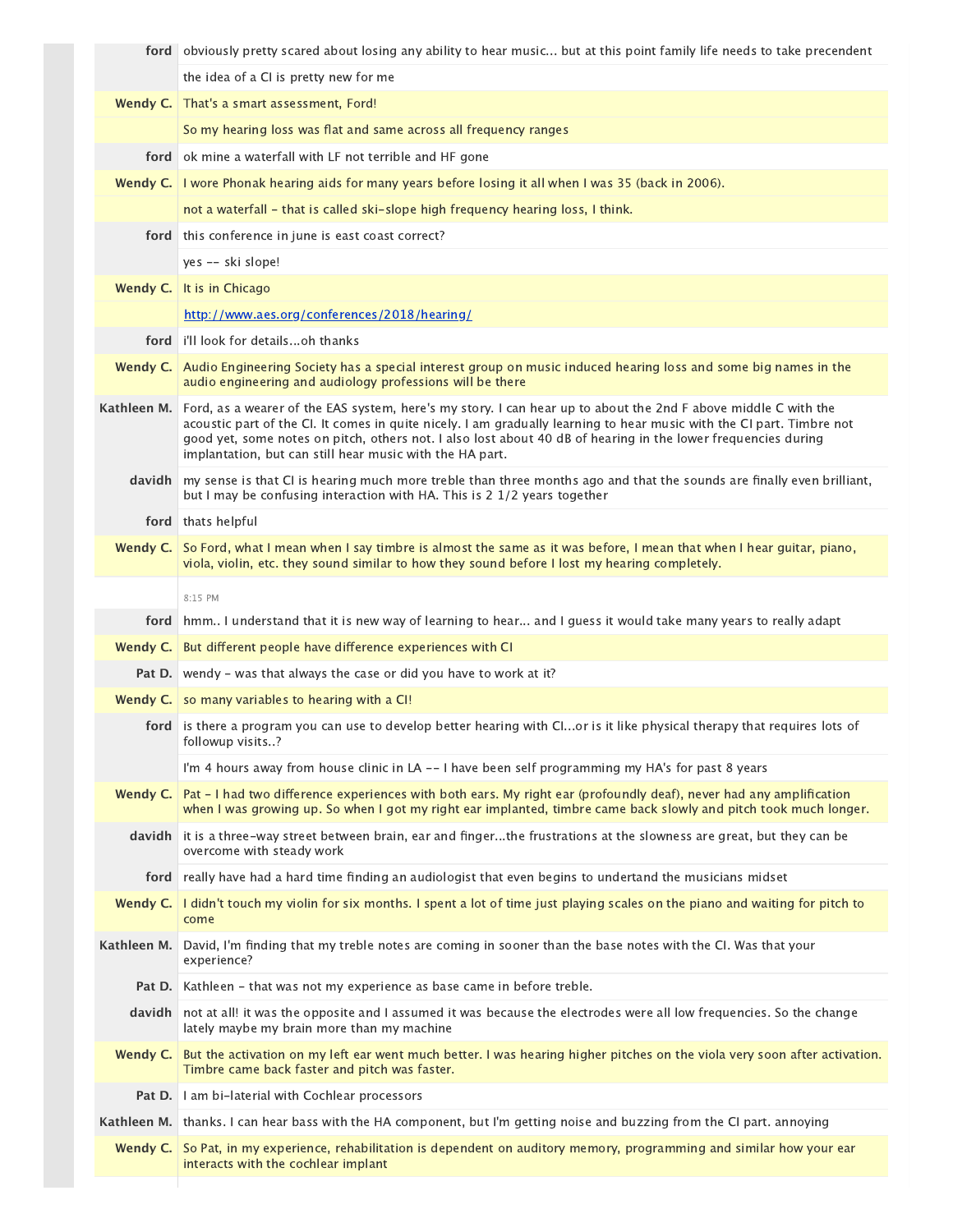|          | 8:20 PM                                                                                                                                                                                                                                                                                                     |
|----------|-------------------------------------------------------------------------------------------------------------------------------------------------------------------------------------------------------------------------------------------------------------------------------------------------------------|
| davidh   | the buzzing was more than a yearit is still there where I hear something new, but the pitches seem to be<br>overcoming it, particularly when my brain tells my ear what to hear                                                                                                                             |
| Wendy C. | Kathleen, did you ask your CI audiologist to widen the IDR and reduce compression on the CI program?                                                                                                                                                                                                        |
|          | Pat D. Wendy - agreed. My audiologist is not interested in spending time on programming my CI's for music.                                                                                                                                                                                                  |
|          | <b>Wendy C.</b> $\vert$ Pat – contact Brad Ingrao – maybe he can help                                                                                                                                                                                                                                       |
|          | ford music and speech really are different animals                                                                                                                                                                                                                                                          |
|          | Wendy C.   he's out in California, but maybe he can help                                                                                                                                                                                                                                                    |
|          | <b>Pat D.</b> Wendy - thanks                                                                                                                                                                                                                                                                                |
|          | ford I've kind of had to find a middle ground with my HA's and as my hearing got worse. give up on the music aspect in<br>favor of speech                                                                                                                                                                   |
|          | Wendy C. I'm not guarantee he will be able to help you, but he knows music and he knows CIs                                                                                                                                                                                                                 |
|          | Kathleen M. I see my audie next week. I will ask about IDR and reduce compression. Sadly, I had to change audie due to insurance,<br>and I am her first patient with EAS                                                                                                                                    |
|          | ford where is he                                                                                                                                                                                                                                                                                            |
|          | Wendy C.   Ford, I'm impressed that you program your HAs                                                                                                                                                                                                                                                    |
| ford ?   |                                                                                                                                                                                                                                                                                                             |
|          | davidh when I see audiologist in a month I will see if she can create a special program PURELY for my practicing my piano.<br>Nothing is more tiring for me than that and I feel as you do that she probably cant do it.                                                                                    |
|          | ford not too hard coming from an audio engineering background and as a programmer for my livelyhood                                                                                                                                                                                                         |
|          | but it all takes so much time to get a handle on                                                                                                                                                                                                                                                            |
|          | very much a moving target all the time                                                                                                                                                                                                                                                                      |
| Wendy C. | Ford - http://e-audiology.net/                                                                                                                                                                                                                                                                              |
|          | that is the link for Dr. Ingrao                                                                                                                                                                                                                                                                             |
|          | ford thanks                                                                                                                                                                                                                                                                                                 |
|          | Wendy C. he plays saxophone                                                                                                                                                                                                                                                                                 |
|          | Pat D. David - I would be interested in if your audiolgoist can do that? Where do you go for progamming (we're kind of<br>neighbors)                                                                                                                                                                        |
|          | Wendy C. he helped to write our book so I think he would be willing to talk about his experiences                                                                                                                                                                                                           |
|          | Pat D. Thanks Wendy                                                                                                                                                                                                                                                                                         |
| Wendy C. | he lives in Long Beach, California                                                                                                                                                                                                                                                                          |
|          | He might be attending the HLAA (Hearing Loss Association of America) convention – I think he is on the HLAA board                                                                                                                                                                                           |
|          | 8:25 PM                                                                                                                                                                                                                                                                                                     |
| Wendy C. | Besides Kathleen and me, who else is attending the HLAA convention?                                                                                                                                                                                                                                         |
| davidh   | NYU Hosp 660 lst Ave. I am not completely satisfied and there was someone there a year ago who was researching<br>music and CI but he seems to have left due to money problems. I know that I am teaching them much as with<br>medications and my neurologiststhe brain needs for a musician are different. |
| Wendy C. | Angela, are you still there?                                                                                                                                                                                                                                                                                |
|          | Pat D. unfortunately I can't goto HLAA this year.                                                                                                                                                                                                                                                           |
|          | Wendy C. You've been pretty quiet!                                                                                                                                                                                                                                                                          |
|          | Sorry Pat! I'll miss seeing you                                                                                                                                                                                                                                                                             |
| Pat D.   | Thanks David.                                                                                                                                                                                                                                                                                               |
|          | Angela Yes I am Wendy. Just that when I want to type something the lower bar blocks my typing once I get to the second line.                                                                                                                                                                                |
| Wendy C. | Which browser are you using?                                                                                                                                                                                                                                                                                |
|          | I'm on Google Chrome                                                                                                                                                                                                                                                                                        |
|          | ford   try not using the browser full screen                                                                                                                                                                                                                                                                |
|          |                                                                                                                                                                                                                                                                                                             |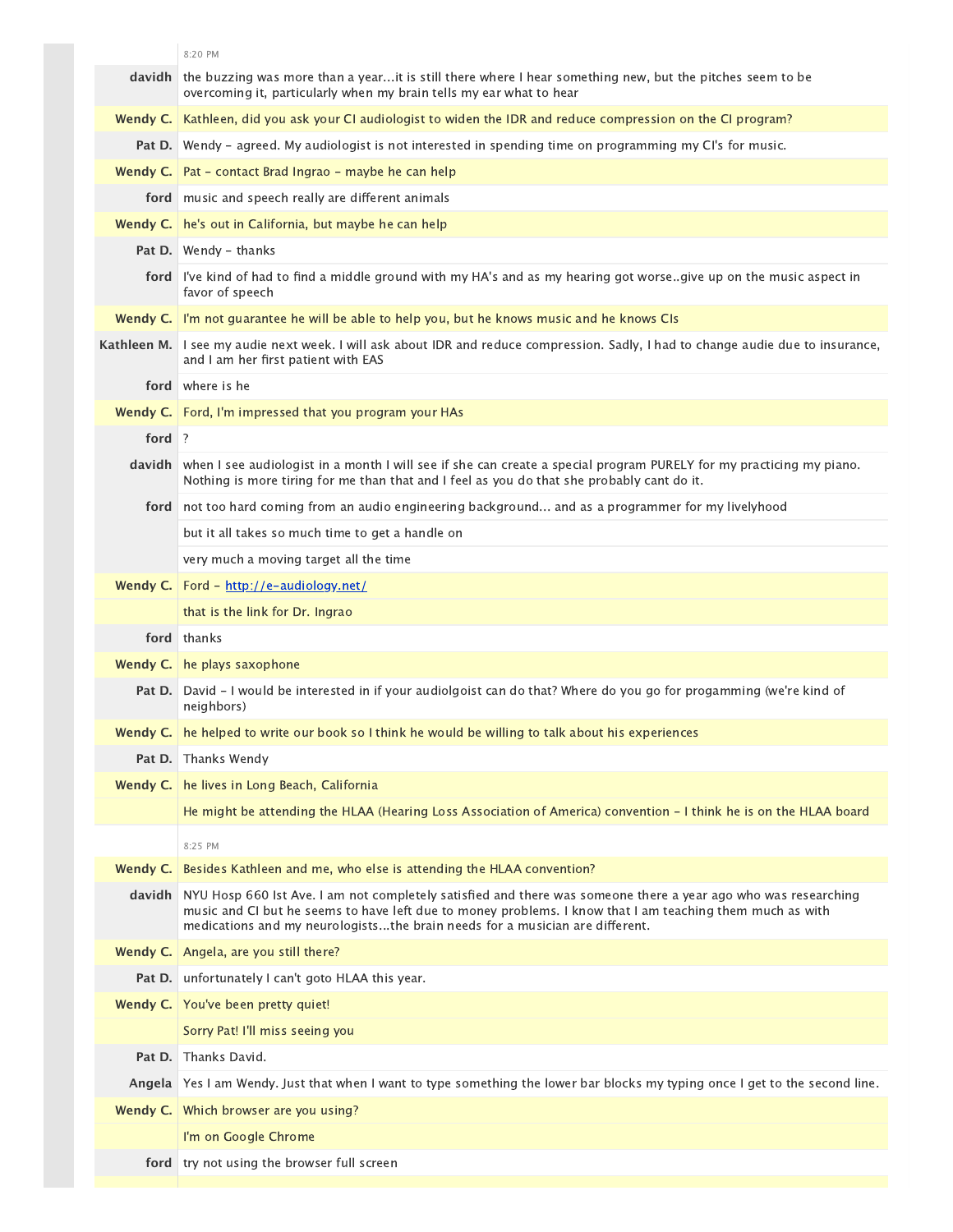|             | <b>Wendy C.</b> By the way, please don't log in on an Ipad                                                                                                                                                                                                                                                                                                                                           |
|-------------|------------------------------------------------------------------------------------------------------------------------------------------------------------------------------------------------------------------------------------------------------------------------------------------------------------------------------------------------------------------------------------------------------|
|             | this chat software is to built for laptops and desktops                                                                                                                                                                                                                                                                                                                                              |
| davidh      | I get the feeling that the variations in our needs are at least as much as the similarities, which is not surprising                                                                                                                                                                                                                                                                                 |
|             | Pat D. agreed                                                                                                                                                                                                                                                                                                                                                                                        |
|             | ford yes not suprising                                                                                                                                                                                                                                                                                                                                                                               |
| Wendy C.    | David, you are a professional musician. Your needs are at a higher plane than mine                                                                                                                                                                                                                                                                                                                   |
|             | Angela That answers my question. Smile. I am using my ipad.so sorry. Also using regular google and not google chrome.<br>Sorry for any misspelled words as after the first line I. Can not see it.                                                                                                                                                                                                   |
|             | ford this world and experience is so subjective                                                                                                                                                                                                                                                                                                                                                      |
|             | Angela Going to transfer to my computer.                                                                                                                                                                                                                                                                                                                                                             |
|             | ford agreed wendy -- I pertty much play for fun only these days                                                                                                                                                                                                                                                                                                                                      |
|             | Kathleen M. About how long, how many months before sounds come in on pitch?                                                                                                                                                                                                                                                                                                                          |
|             | 8:30 PM                                                                                                                                                                                                                                                                                                                                                                                              |
| Wendy C.    | I'm trying to take the music theory certification that the Handbell Musicians of America have. I passed the level 1<br>theory exam which had an aural test                                                                                                                                                                                                                                           |
|             | I'm not sure I can pass the level 2 aural teset                                                                                                                                                                                                                                                                                                                                                      |
|             | *test, but I am going to try                                                                                                                                                                                                                                                                                                                                                                         |
|             | Kathleen M. Good for you!                                                                                                                                                                                                                                                                                                                                                                            |
| Wendy C.    | Kathleen - I think it depends on the person where pitch perception is concerned                                                                                                                                                                                                                                                                                                                      |
|             | I know with my very first speech processor back in 2007, it took several months and even when I upgraded to a BTE<br>speech processor, I knew it was several steps off                                                                                                                                                                                                                               |
|             | Angela has left the room                                                                                                                                                                                                                                                                                                                                                                             |
|             | <b>Wendy C.</b> I got my second CI in the left ear around 2008. I think pitch is better now                                                                                                                                                                                                                                                                                                          |
|             | Angela has entered the room                                                                                                                                                                                                                                                                                                                                                                          |
|             | <b>Wendy C.</b> when I listen to classical music on the radio, it sounds pleasant.                                                                                                                                                                                                                                                                                                                   |
|             | davidh it was six months for sound and another six months for an octave or so. but I cannot really understand what I hear<br>with one ear or two as there seems a secret link which my brain is master of. I try to write about it but it is still a work<br>in progress.                                                                                                                            |
|             | Angela   Okay this is better. Thanks Wendy. I am back in service. smiel                                                                                                                                                                                                                                                                                                                              |
|             | Kathleen M. I'm playing scales, returning to simpler music to play, listening to CDs, going to concerts (chamber or solo<br>instruments). Anything else I should be doing?                                                                                                                                                                                                                           |
| Wendy C.    | the melodic contour is coming, but I still can't do melodic dictation                                                                                                                                                                                                                                                                                                                                |
|             | If I tried doing melodic dictation, I am sure I'll be a least half a step or more likely, one step off                                                                                                                                                                                                                                                                                               |
|             | Kathleen, keep doing what you are doing now. I'm sure Angela will agree with me                                                                                                                                                                                                                                                                                                                      |
|             | Angela, how does pitch and timbre sound with your Med-EL CIs?                                                                                                                                                                                                                                                                                                                                        |
| Angela      | I am sorry I am late in the conversation. But just wanted to say that I started out bi-modal, wearing a CI in my right<br>ear (as of 2012) and still wearing a HA in my left ear. Over time, I actually liked this combination. Then 2015 I went<br>bilateral. I have a blog for those who want to know about my journey back to music for the first 18 months after being<br>implanted back in 2012 |
| Kathleen M. | ok, good to know. It sounds like I need to have patience and expect improvement over several months or years                                                                                                                                                                                                                                                                                         |
|             | 8:35 PM                                                                                                                                                                                                                                                                                                                                                                                              |
|             | Wendy C.   Yes Kathleen, this takes time                                                                                                                                                                                                                                                                                                                                                             |
|             | I wish I could tell you that I can melodic dictation after 8 years with my CI (and I have the latest CIs from Advanced<br>Bionics), but I can't say that I can take musical dictation with confidence.                                                                                                                                                                                               |
| davidh      | I am realizing that I am still afraid to hear complex music. When I hear orchestral music, it is chaos but with a few<br>repetitions, clarity begins to enter meaning I can hear harmonic motion, a bit of counterpoint, and even something as<br>basic as meter takes a bit of effort. That though is like practicing and helping your earhearing harmonic motion and<br>meter ie upbeats etc       |
| Angela      |                                                                                                                                                                                                                                                                                                                                                                                                      |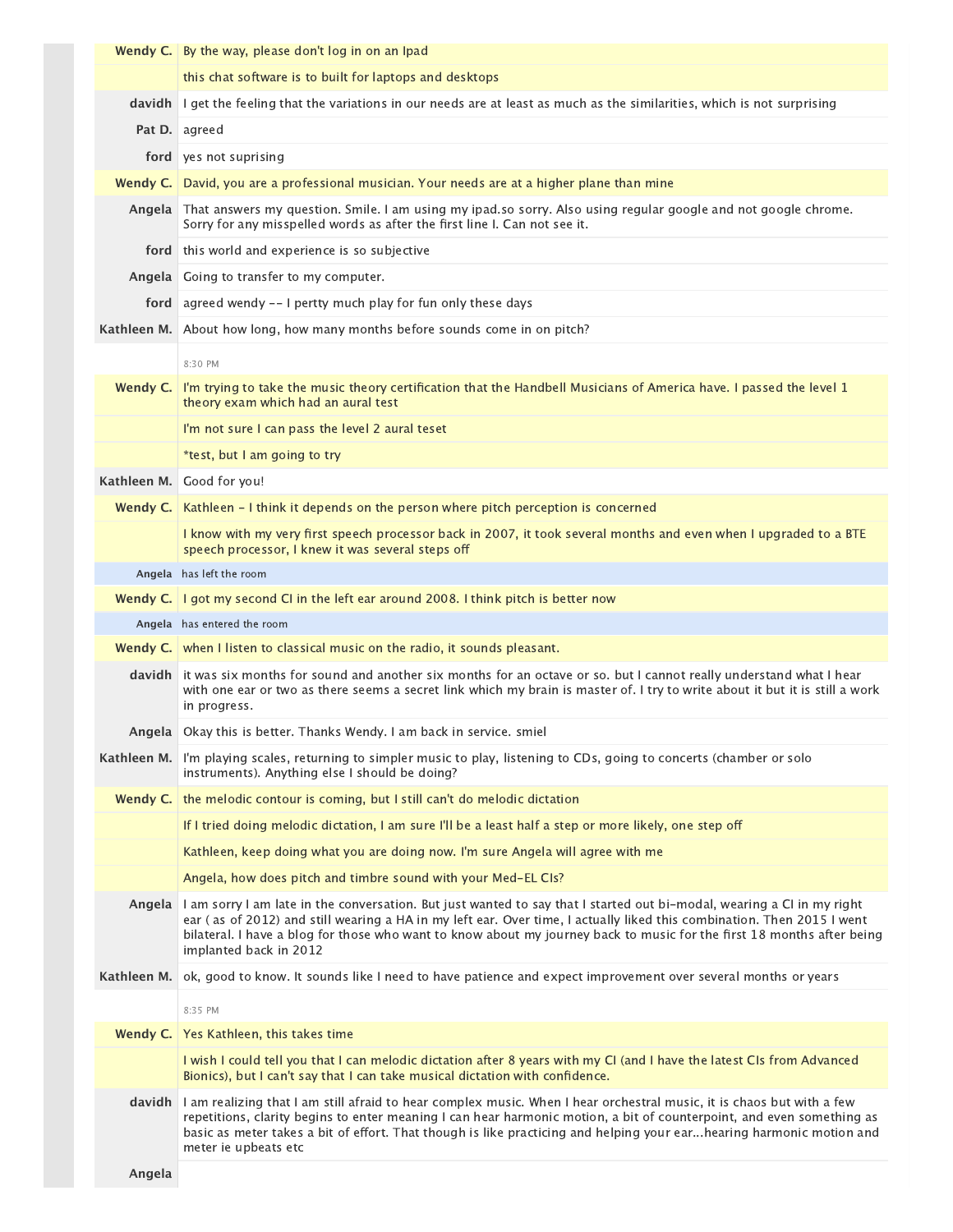|             | Wendy, my pitch and timbre is getting better with time since being bilateral. I am told that my singing on pitch is not<br>as far off as when I was bi-modal. Still needs work, but I am much farther along in my music journey. Still able to play<br>and appreciate the piano. In fact, this past Sunday I played for a small church service. |
|-------------|-------------------------------------------------------------------------------------------------------------------------------------------------------------------------------------------------------------------------------------------------------------------------------------------------------------------------------------------------|
| Wendy C.    | it's really 8 years in the left ear and about 11 years with my right CI                                                                                                                                                                                                                                                                         |
|             | Thanks Angela! I know I can sing in tune during Catholic Mass but I still can't sing chromatic intervals                                                                                                                                                                                                                                        |
|             | Fortunately church hymns are not as difficult as oratorios. (smile)                                                                                                                                                                                                                                                                             |
|             | Angela, can you provide the link again to your CI journey and give our chatters the password?                                                                                                                                                                                                                                                   |
| Pat D.      | David - I'm wit you - afraid to hear complex music too.                                                                                                                                                                                                                                                                                         |
|             | davidh what I mean is that it is always easier to do what you know. the fear and the chaos can be to a valuable degree<br>overcome. That goes for chamber music if you have good friends playing with you.                                                                                                                                      |
|             | Angela It will get better Wendy. Continue to look for those a ha moment with music appreciation.                                                                                                                                                                                                                                                |
|             | 8:40 PM                                                                                                                                                                                                                                                                                                                                         |
| Wendy C.    | I think I prefer listening to chamber music over symphonic music. I can hear a symphonic work and it doesn't sound<br>bad, but I can't pick out more than the melody and the bass accompaniment                                                                                                                                                 |
|             | David, I'm impressed if you can hear the harmony.                                                                                                                                                                                                                                                                                               |
| davidh      | do any of you need a break after an hour's work? I do and I am getting used to it.                                                                                                                                                                                                                                                              |
|             | Wendy C.   An hour's work at the piano?                                                                                                                                                                                                                                                                                                         |
|             | Kathleen M. I'm not quite up to an hour yet. It's hard work!                                                                                                                                                                                                                                                                                    |
|             | Angela Sure. It is www.http://angelasciblog.com/ Password is 2012 Again, it has not been updated in years. This only shares<br>my journey of the first 18 months of being implanted in my right ear. I was implanted in that ear July 2012, activated<br>August and back on the piano in October of that same year.                             |
|             | <b>Wendy C.</b> Actually I need a break after practicing no matter which instrument I'm practicing :-)                                                                                                                                                                                                                                          |
|             | davidh yesand now I learn to stop for 15 minutes, take devices out and do something else before getting back                                                                                                                                                                                                                                    |
|             | Wendy C.   Thank you Angela!                                                                                                                                                                                                                                                                                                                    |
|             | Ok I have a question for everyone.                                                                                                                                                                                                                                                                                                              |
|             | Our Association is thinking of having an in-person meetup October 5-7.                                                                                                                                                                                                                                                                          |
|             | Was wondering if anyone in this group might be interested                                                                                                                                                                                                                                                                                       |
|             | I prefer not to sign a rental agreement unless I can find 10 folks to attend. :-)                                                                                                                                                                                                                                                               |
|             | So let me know if you have questions                                                                                                                                                                                                                                                                                                            |
|             | <b>Pat D.</b> I'm pretty sure that I will not be avaiable on those dates.                                                                                                                                                                                                                                                                       |
| Angela      | http://angelasciblog.com/ This is the corrected website. Password again is Hear2012 If you have trouble accessing it<br>please let me know.                                                                                                                                                                                                     |
| davidh      | I would be interested but could not guarantee                                                                                                                                                                                                                                                                                                   |
| Wendy C.    | Thank, Pat!                                                                                                                                                                                                                                                                                                                                     |
|             | Thanks Pat - yeah, part of the problem is there are folks who don't know what their schedule in October looks like                                                                                                                                                                                                                              |
| Kathleen M. | I would like to, but probably won't be able to travel that far.                                                                                                                                                                                                                                                                                 |
| Wendy C.    | I'll put the registration information up next week                                                                                                                                                                                                                                                                                              |
| Angela      | As long as that weekend does not fall on a weekend my husband works then not a problem at all. He currently works<br>every other weekend.                                                                                                                                                                                                       |
| Pat D.      | The Adult School is scheduling me for workshops on hearing loss and it will be sometime in October.                                                                                                                                                                                                                                             |
|             | <b>Wendy C.</b> What is the Adult School, Pat?                                                                                                                                                                                                                                                                                                  |
|             | 8:45 PM                                                                                                                                                                                                                                                                                                                                         |
| Pat D.      | The local adult education platform                                                                                                                                                                                                                                                                                                              |
| Wendy C.    | Just tell them you are not available October 5. (Just kidding)                                                                                                                                                                                                                                                                                  |
|             | Oh, the local adult education community. Is that affilated with the local community collegle?                                                                                                                                                                                                                                                   |
|             | *college?                                                                                                                                                                                                                                                                                                                                       |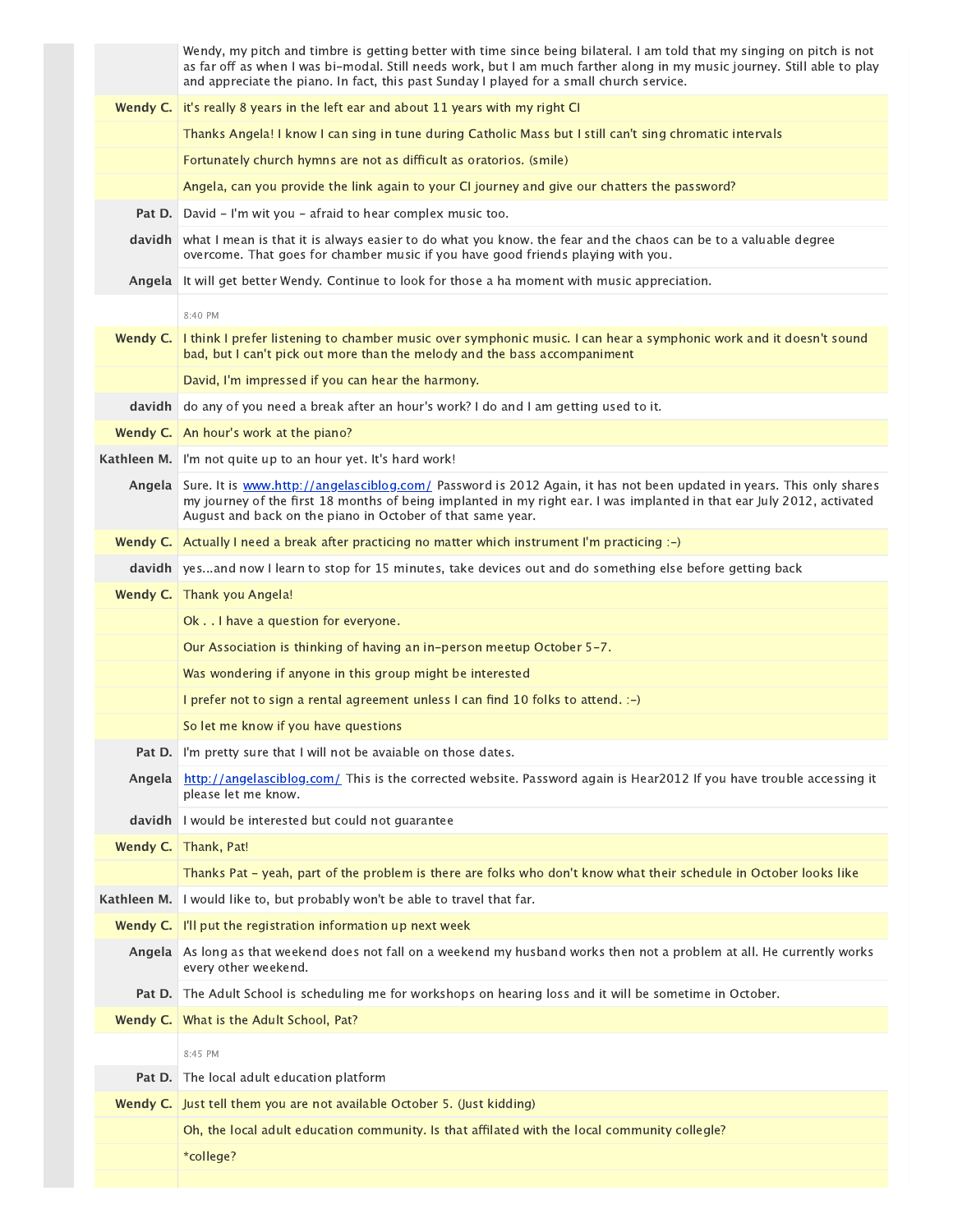|                      | Ford, I have a question - do you still do audio engineering?                                                                                                                                                                                                                                                                                                                                            |
|----------------------|---------------------------------------------------------------------------------------------------------------------------------------------------------------------------------------------------------------------------------------------------------------------------------------------------------------------------------------------------------------------------------------------------------|
|                      | <b>Pat D.</b> Yes – it's affiliated with the local 2-year colleges                                                                                                                                                                                                                                                                                                                                      |
|                      | Wendy C. Question for Ford - When you set up microphones for musical ensembles, how do audio engineers determine how<br>many microphones are needed?                                                                                                                                                                                                                                                    |
|                      | <b>Pat D.</b> great question Wendy                                                                                                                                                                                                                                                                                                                                                                      |
|                      | Kathleen M. Question for everyone. Do you change the settings on your CI when you practice? Volume, sensitivity, etc?                                                                                                                                                                                                                                                                                   |
|                      | Wendy C.   Kathleen, I do                                                                                                                                                                                                                                                                                                                                                                               |
|                      | ford It really depends on the spaceI have historically gone with a mic on every intrument or jsut a space stero mic on<br>the ensemble                                                                                                                                                                                                                                                                  |
|                      | <b>Wendy C.</b> What is a stereo mic?                                                                                                                                                                                                                                                                                                                                                                   |
|                      | 8:50 PM                                                                                                                                                                                                                                                                                                                                                                                                 |
|                      | ford but truthfully it has been 10+ years since I did sound reinformcementand now with in-ear-monitors and the likeit<br>is a different world                                                                                                                                                                                                                                                           |
|                      | Wendy C.   Kathleen: When I got my CI, my audiologist at Hopkins set up a program for speech and a program for music.                                                                                                                                                                                                                                                                                   |
|                      | after a while I decided to use the music program for every day conversation                                                                                                                                                                                                                                                                                                                             |
|                      | ford a single mic with a left and right sidechannnel so you simulate a person standing in front of the group                                                                                                                                                                                                                                                                                            |
|                      | davidh   I put both setting at 1 and I do not know whether sensitivity helps or hurts. the strange thing is that I think that the<br>regular settings or 4 or 5 might be the ultimate goal andit just takes getting used to. It is very confusing and many<br>factors such as fatigue, overhearing, pitch come into play. I tend to keep them low when practicingwhen listening<br>they are much higher |
|                      | Wendy C. Thanks Ford!                                                                                                                                                                                                                                                                                                                                                                                   |
|                      | ford or sometimes two mics crossed over each other                                                                                                                                                                                                                                                                                                                                                      |
|                      | but really best for acoustic situations                                                                                                                                                                                                                                                                                                                                                                 |
| Wendy C.             | So Kathleen - I have program 1 for everyone conversation, and program 2 for music practice                                                                                                                                                                                                                                                                                                              |
|                      | ford with amplified instruments and drums it can get more comlicated                                                                                                                                                                                                                                                                                                                                    |
|                      | complicated                                                                                                                                                                                                                                                                                                                                                                                             |
|                      | Kathleen M.   I was told Med-El doesnt do special music programs. Ive also tried lowering the volume and sensitivity to try to<br>minimize the buzzing sound                                                                                                                                                                                                                                            |
|                      | <b>ford</b> hey all -- I have to run but this is great -- I look forward to more chats                                                                                                                                                                                                                                                                                                                  |
|                      | Pat D. Wendy - you use your music setting for every day conversations - wow!                                                                                                                                                                                                                                                                                                                            |
| Wendy C.             | program 2 is the same as program 1 except for the fact that it is set to 50% mic and 50% auxilary (for using assistive<br>listening devices)                                                                                                                                                                                                                                                            |
|                      | Pat D. Bye Ford                                                                                                                                                                                                                                                                                                                                                                                         |
| Wendy C.             |                                                                                                                                                                                                                                                                                                                                                                                                         |
|                      | because I use and ALD system to practice                                                                                                                                                                                                                                                                                                                                                                |
|                      | <b>Pat D.</b> looking forward to talking again                                                                                                                                                                                                                                                                                                                                                          |
| Kathleen M. Bye Ford |                                                                                                                                                                                                                                                                                                                                                                                                         |
| Wendy C.             | I use the Companion system from Etymotic Research                                                                                                                                                                                                                                                                                                                                                       |
|                      | davidh sensitivity seems to widen pitches which is bad, but sounds are arriving faster.                                                                                                                                                                                                                                                                                                                 |
| Wendy C. Bye Ford!   |                                                                                                                                                                                                                                                                                                                                                                                                         |
|                      | Ford - to exit, click on the "Sign out" link on the upper right corner                                                                                                                                                                                                                                                                                                                                  |
|                      | ford has left the room                                                                                                                                                                                                                                                                                                                                                                                  |
|                      | Wendy C. Glad you enjoyed our chat!                                                                                                                                                                                                                                                                                                                                                                     |
|                      | We'll have to stop at 9 pm                                                                                                                                                                                                                                                                                                                                                                              |
|                      | Pat D. Wendy-Really - you use an ALD fr pratice. What about when you're not praticing - do you still use an ALD?                                                                                                                                                                                                                                                                                        |
| Wendy C.             | but I am glad to hear that Kathleen is progressing!                                                                                                                                                                                                                                                                                                                                                     |

**Wendy C.** For viola lesson and handbells practice, I use an ALD.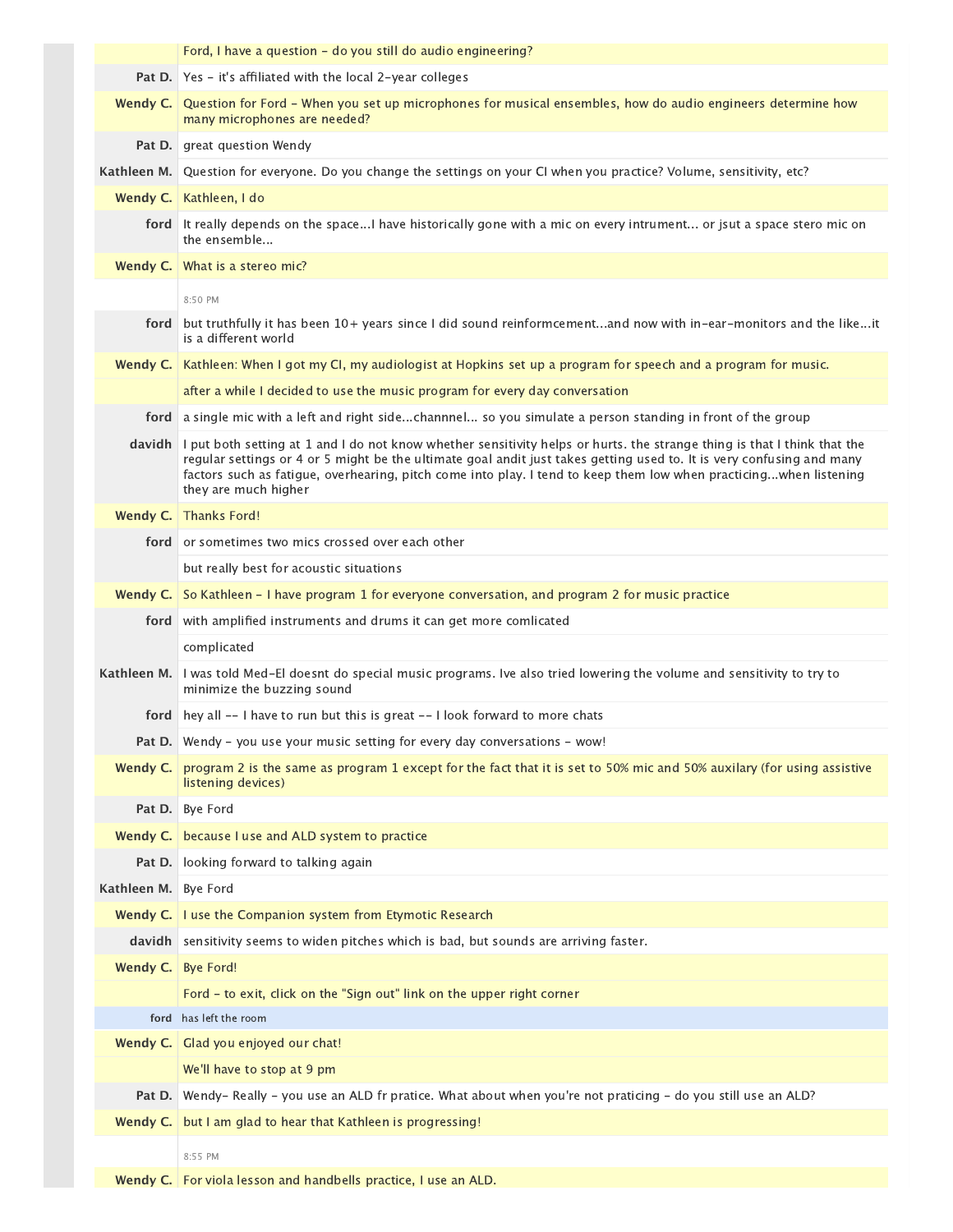|                            | when I am not practicing I take the ALD off                                                                                                                                                                         |
|----------------------------|---------------------------------------------------------------------------------------------------------------------------------------------------------------------------------------------------------------------|
| Angela                     | At this time, I do not when practicing. However, in the beginning of my CI journey I did.                                                                                                                           |
|                            | Wendy C.   for every day conversatio around the house I don't need the ALD                                                                                                                                          |
|                            | *conversation                                                                                                                                                                                                       |
|                            | I have more stringent requirements for listening when it comes to practicing/rehearsing music, thus the need for the<br><b>ALD</b>                                                                                  |
| Pat D.                     | Wendy what are the changes in the music when using an ALD?                                                                                                                                                          |
| Wendy C.                   | For viola: $-1$ want to hear the sympathetic ringing on the strings $-$ on my viola when I play any note that is an octave<br>of one of the 4 string, it rings.                                                     |
|                            | When it rings I know I am playing in tune.                                                                                                                                                                          |
|                            | and I don't want to have to lipread my teacher during lesson, so he wears one of the transmitters too                                                                                                               |
| Pat D.                     | Wendy - that's so smart. I never thought of using an ALD while playing. I'll try it to see how it sounds.                                                                                                           |
| Wendy C.                   | For handbells – if I am rehearsing, I don't want to lipread the director so the director wears one of the transmitter.                                                                                              |
|                            | And I clip the three other transmitters on the notebook for the ringers playing the high treble bells                                                                                                               |
|                            | 9:00 PM                                                                                                                                                                                                             |
| Wendy C.                   | Sometimes my director has me ring the lower bells or the bells just above middle C. But most of the time the melody<br>is in the high treble so I know if I can hear the melody, I won't get lost during rehearsals |
|                            | When I am conducting, I clip the transmitter to the high treble bells too so if I lose my place in the music I can find it.<br>(Smile)                                                                              |
|                            | I do find myself trying to be better at score study and trying to memorize passages so I can have better eye contact<br>with my ringers                                                                             |
| Pat D.                     | how many mic's can your system handle?                                                                                                                                                                              |
|                            | <b>Wendy C.</b> My system has 3 transmitters and one receiver                                                                                                                                                       |
|                            | this is from Etymotic Research                                                                                                                                                                                      |
|                            | I wrote a review about it in our recent newsletter                                                                                                                                                                  |
|                            | <b>Pat D.</b> thanks will check it out                                                                                                                                                                              |
| <b>Wendy C.</b> it's 9:02! |                                                                                                                                                                                                                     |
|                            | Thanks everyone!                                                                                                                                                                                                    |
|                            | Oh - that's why I'm turning into a pumpkin!                                                                                                                                                                         |
| Kathleen M.                | Thanks                                                                                                                                                                                                              |
|                            | davidh Good night to all and my best.                                                                                                                                                                               |
| Wendy C.                   | Which night is better for you all - Wednesday evening or Sunday evening?                                                                                                                                            |
| Pat D.                     | Thanks Wendy - Night all and nice chatting with you all.                                                                                                                                                            |
|                            | Wednesday evenings                                                                                                                                                                                                  |
| Wendy C.                   | I'm trying to decide when to schedule May's chat                                                                                                                                                                    |
| davidh either              |                                                                                                                                                                                                                     |
|                            | Kathleen M. Either for me                                                                                                                                                                                           |
| Wendy C.   Ok!             |                                                                                                                                                                                                                     |
|                            | Angela Good night everyone. Wednesday evening.                                                                                                                                                                      |
| Wendy C.                   | Maybe I'll alternatve between Wednesday and Sunday                                                                                                                                                                  |
| davidh                     | has left the room                                                                                                                                                                                                   |
| Pat D.                     | Night all<br>Wendy C.   take care everyone!                                                                                                                                                                         |
|                            | good night!                                                                                                                                                                                                         |
|                            | Kathleen M. has left the room                                                                                                                                                                                       |